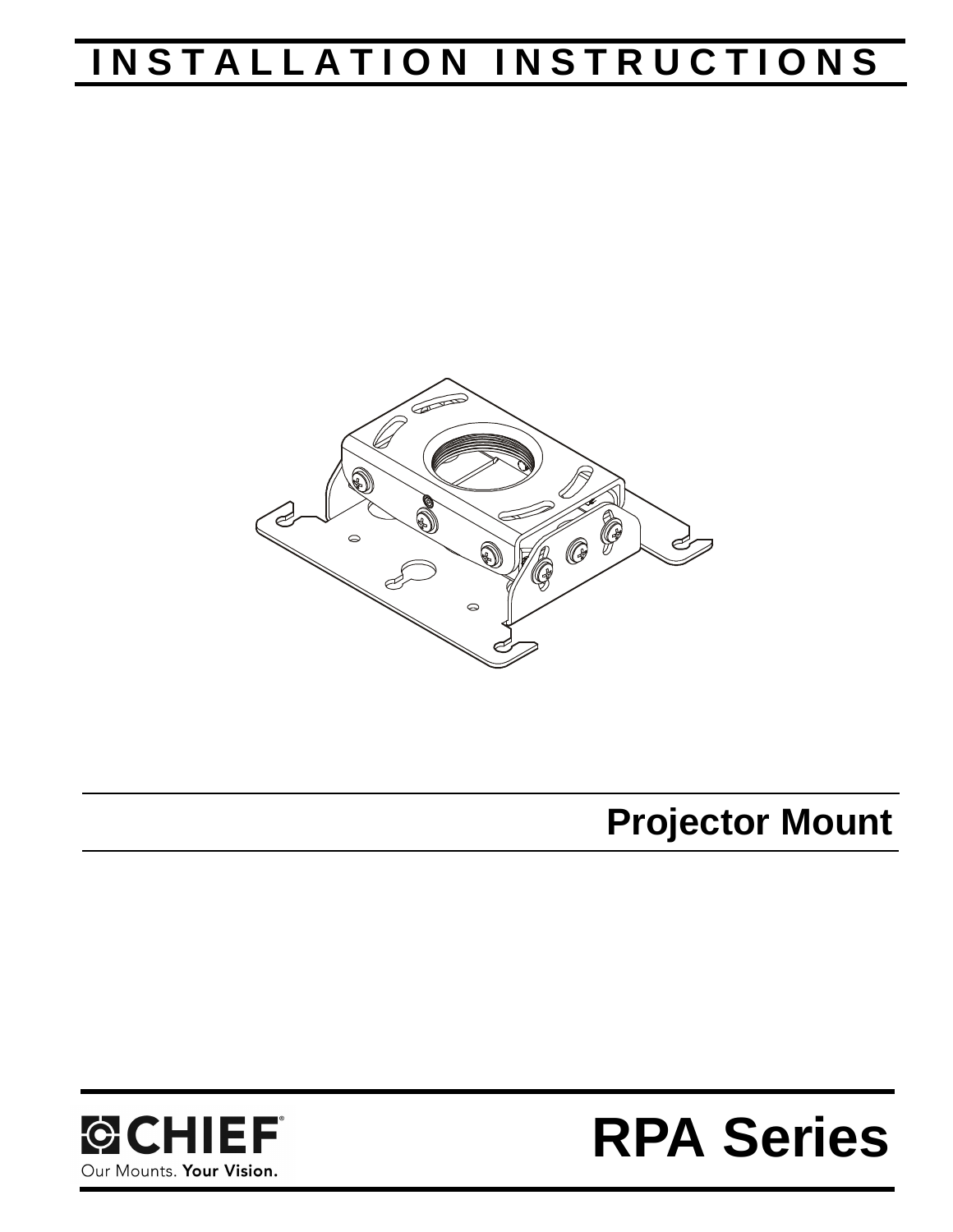#### **DISCLAIMER**

Milestone AV Technologies and its affiliated corporations and subsidiaries (collectively "Milestone"), intend to make this manual accurate and complete. However, Milestone makes no claim that the information contained herein covers all details, conditions or variations, nor does it provide for every possible contingency in connection with the installation or use of this product. The information contained in this document is subject to change without notice or obligation of any kind. Milestone makes no representation of warranty, expressed or implied, regarding the information contained herein. Milestone assumes no responsibility for accuracy, completeness or sufficiency of the information contained in this document.

Chief® is a registered trademark of Milestone AV Technologies. All rights reserved.



**WARNING:** A WARNING alerts you to the possibility of serious injury or death if you do not follow the instructions.

▲ **CAUTION:** A CAUTION alerts you to the possibility of damage or destruction of equipment if you do not follow the corresponding instructions.

**WARNING:** Failure to read, thoroughly understand, and follow all instructions can result in serious personal injury, damage to equipment, or voiding of factory warranty! It is the installer's responsibility to make sure all components are properly assembled and installed using the instructions provided.

**WARNING:** Failure to provide adequate structural strength for this component can result in serious personal injury or damage to equipment! It is the installer's responsibility to make sure the structure to which this component is attached can support five times the combined weight of all equipment. Reinforce the structure as required before installing the component.

**WARNING:** Exceeding the weight capacity can result in serious personal injury or damage to equipment! It is the installer's responsibility to make sure the combined weight of all components attached to the RPA does not exceed 50 lbs (22.7 kg).

The weight capacity of the RPA may be LIMITED to the lowest weight capacity of any other components located between the RPA and the supporting structure!

**WARNING:** Use this mounting system only for its intended use as described in these instructions. Do not use attachments not recommended by the manufacturer.

**WARNING:** Never operate this mounting system if it is damaged. Return the mounting system to a service center for examination and repair.

**WARNING:** Do not use this product outdoors.

**IMPORTANT ! :** The RPA mounts are designed to be:

- mounted to a 1-1/2" NPT or NPSM following ANSI/ ASME B1.20.1 (Schedule 40, 0.154" minimum thickness steel or aluminum - ASTM B221) threaded extension column (not included); or
- mounted to a double  $2" \times 4"$  wood joist with a maximum drywall covering of 5/8"; or
- suspended from four 1/4-20 Grade ASTM A307 or better threaded rods (not included) which are secured to unistrut by 1/4-20 Grade 2 or better channel nuts (not included), or to angle or channel assembly overhead structural members (trusses or I-beams) by 1/4-20 Grade 2 or better jam nuts (not included).
- **NOTE:** RPA Series may be used with Listed Chief models WM110S, WM120S, WM130S, WM210S, WM220S, WM230S, WM240S, WM210SI, WM220SI, WM230SI, WM240SI, CMA151, and LSB100 (not included).

#### **--SAVE THESE INSTRUCTIONS--**

### **DIMENSIONS**

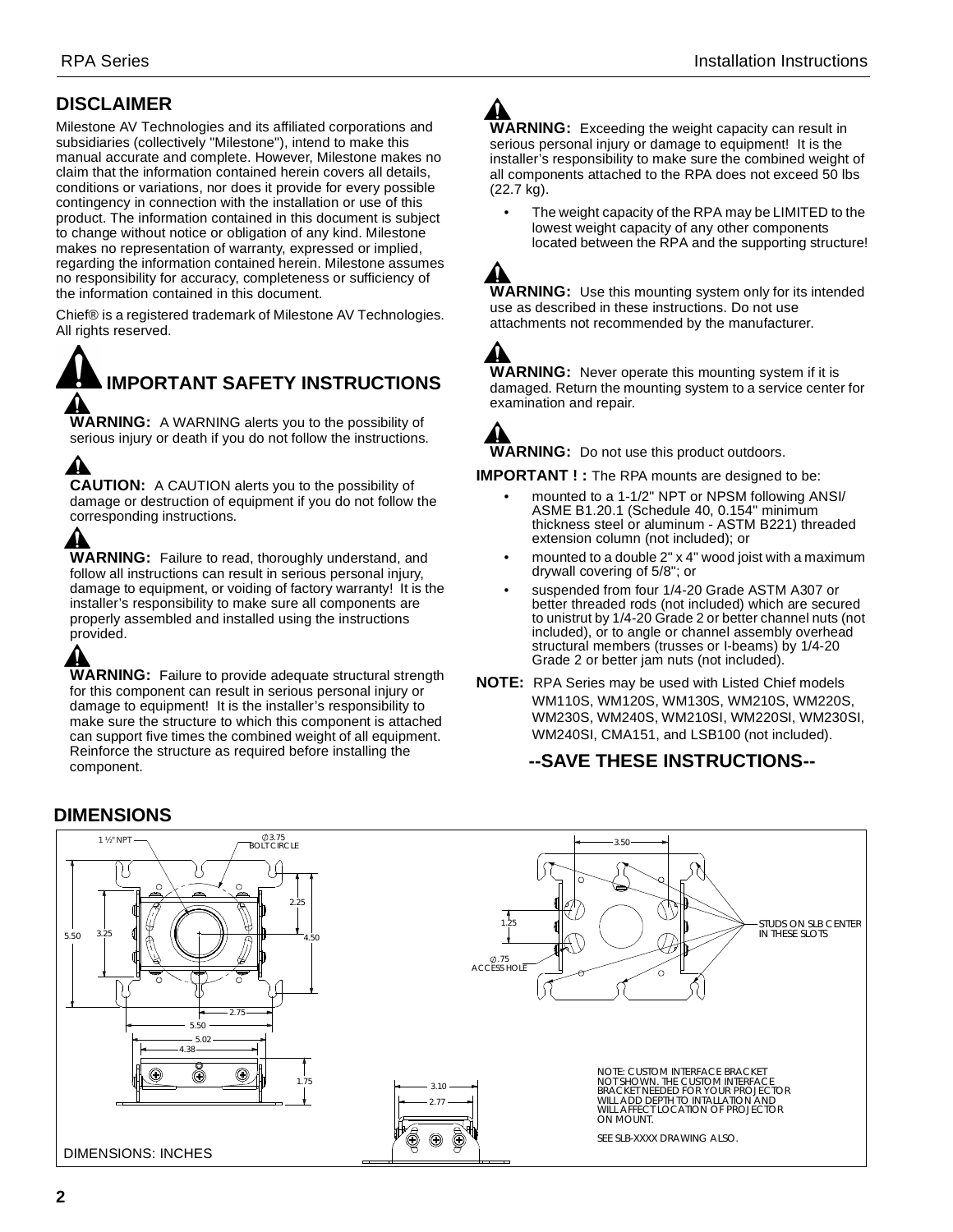#### **LEGEND**

|  | <b>Tighten Fastener</b>        |  |                      | Adjust                    |
|--|--------------------------------|--|----------------------|---------------------------|
|  | Apretar elemento de fijación   |  |                      | Ajustar                   |
|  | Befestigungsteil festziehen    |  |                      | Einstellen                |
|  | Apertar fixador                |  |                      | Ajustar                   |
|  | Serrare il fissaggio           |  |                      | Regolare                  |
|  | Bevestiging vastdraaien        |  |                      | Afstellen                 |
|  | Serrez les fixations           |  |                      | Ajuster                   |
|  | Loosen Fastener                |  |                      | <b>Security Wrench</b>    |
|  | Aflojar elemento de fijación   |  |                      | Llave de seguridad        |
|  | Befestigungsteil lösen         |  | Sicherheitsschlüssel |                           |
|  | Desapertar fixador             |  | Chave de segurança   |                           |
|  | Allentare il fissaggio         |  | Chiave di sicurezza  |                           |
|  | Bevestiging losdraaien         |  |                      | Veiligheidssleutel        |
|  | Desserrez les fixations        |  |                      | Clé de sécurité           |
|  |                                |  |                      |                           |
|  | <b>Phillips Screwdriver</b>    |  |                      | Hex-Head Wrench           |
|  | <b>Destornillador Phillips</b> |  |                      | Llave de cabeza hexagonal |
|  | Kreuzschlitzschraubendreher    |  |                      | Sechskantschlüssel        |
|  | Chave de fendas Phillips       |  |                      | Chave de cabeça sextavada |
|  | Cacciavite a stella            |  |                      | Chiave esagonale          |
|  | Kruiskopschroevendraaier       |  |                      | Zeskantsleutel            |
|  | Tournevis à pointe cruciforme  |  |                      | Clé à tête hexagonale     |
|  | Open-Ended Wrench              |  |                      | Socket Wrench             |
|  | Llave de boca                  |  |                      | Clé à douilles            |
|  | Gabelschlüssel                 |  |                      | Steckschlüssel            |
|  | Chave de bocas                 |  |                      | Chave de caixa            |
|  | Chiave a punte aperte          |  |                      | Chiave a brugola          |
|  | Steeksleutel                   |  |                      | Dopsleutel                |

## **TOOLS REQUIRED FOR INSTALLATION / PARTS**



|    |                                    | Hardware required - not included                                                                                                                                   |                          |
|----|------------------------------------|--------------------------------------------------------------------------------------------------------------------------------------------------------------------|--------------------------|
| ١H | (dependent on installation method) |                                                                                                                                                                    |                          |
|    | 1.                                 | Install to threaded extension column<br>1-1/2" NPT or NPSM following ANSI/ASME<br>B1.20.1 (Schedule 40, 0.154" minimum<br>thickness steel or aluminum - ASTM B221) | A (1<br>RP/              |
|    |                                    | threaded extension column (not included)                                                                                                                           |                          |
|    | 2.                                 | Install to wood ceiling joists (Qty. of 4 each)                                                                                                                    |                          |
|    |                                    | 1/4" x 2" (minimum length) Grade 2 lag bolts                                                                                                                       |                          |
|    |                                    | 1/4" Grade 2 nuts                                                                                                                                                  |                          |
|    |                                    | 1/4" Grade 2 washers                                                                                                                                               |                          |
|    | 3.                                 | Install to threaded rod                                                                                                                                            | ρ                        |
|    |                                    | $1/4-20$ steel threaded rods (Qty. 4)<br>$1/4 - 20$ Grade 2 channel nuts (Qty. 4)<br>$1/4 - 20$ Grade 2 jam nuts (Qty. 8)<br>$1/4$ " Grade 2 washers (Qty. 8)      | [Example of SLB bracket] |

 A (1) [RPA]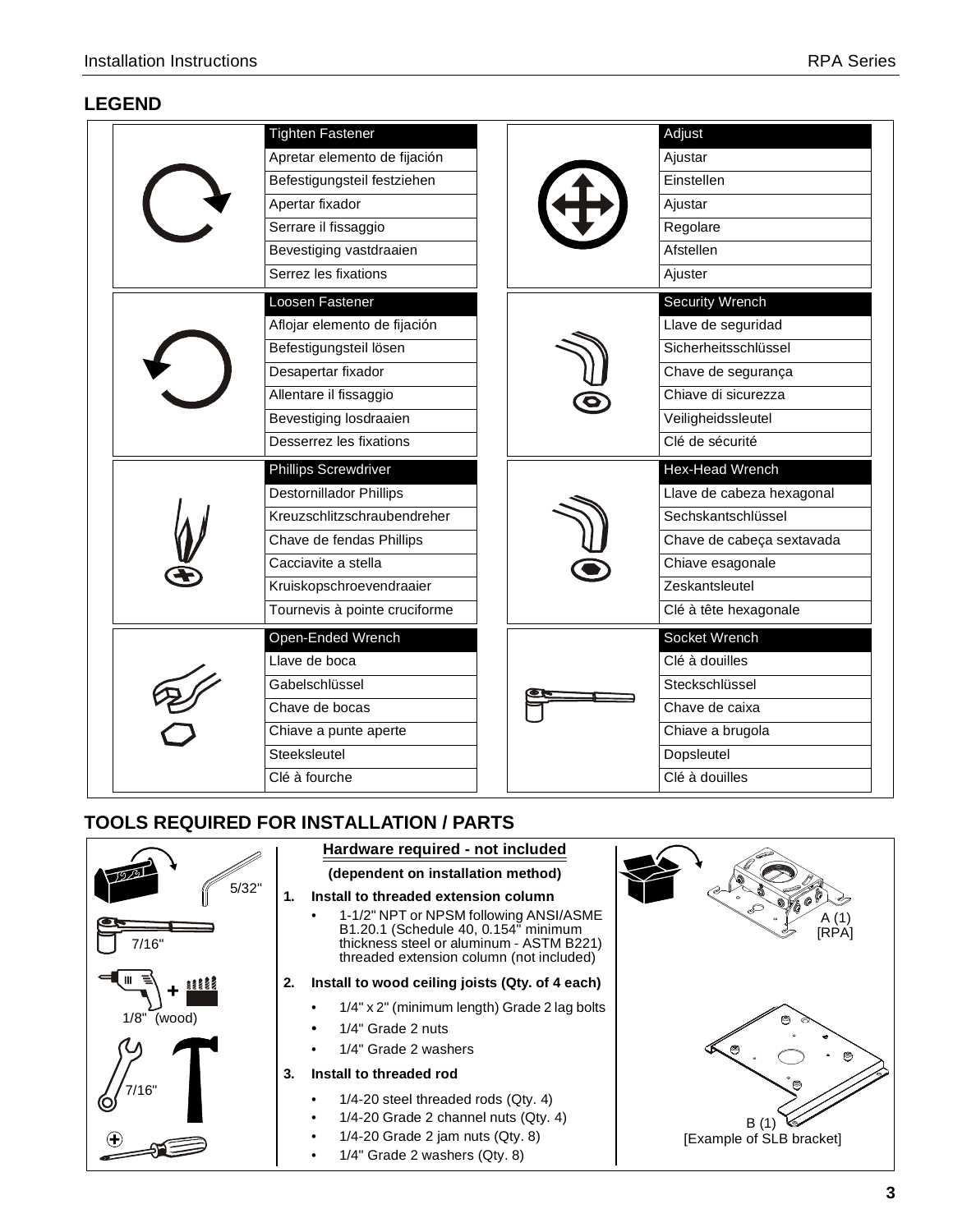#### **PREPARATION**

#### **Locate Mounting Site**

**WARNING:** IMPROPER INSTALLATION MAY LEAD TO PROJECTOR MOUNT FALLING CAUSING SEVERE PERSONAL INJURY OR DAMAGE TO EQUIPMENT! It is the installers responsibility to make certain the structure to which the projector mount is being mounted is capable of supporting five times the weight of the projector mount and all attached equipment. Reinforce the structure as required before installing the projector mount.

- 1. Determine required position of the RPA projector mount.
- 2. Determine required distance of the projector mount from the screen using the lens-to-screen distance information.
- **NOTE:** Proceed to **Installing to 1-1/2" Threaded Extension Column**, **Installing to Wood Framework (Joists)**, or **Installing to Threaded Rod** section, as appropriate.

#### **INSTALLATION**

#### **Installing to 1-1/2" Threaded Extension Column**

- 1. Install 1-1/2" NPT or NPSM following ANSI/ASME B1.20.1 (Schedule 40, 0.154" minimum thickness steel or aluminum - ASTM B221) threaded extension column (not included) into threaded collar until tight, with a minimum of four threads engaged.
- 2. Thread RPA projector mount (A) onto the threaded extension column (not included) until hand tight, with a minimum of four threads engaged.
- 3. Turn RPA clockwise or counter-clockwise until front of mount is facing target.

**IMPORTANT ! :** When RPA is properly positioned, the set screw access hole should be pointing directly at target, or 180° AWAY from target.

4. Secure RPA to pipe by turning set screw until tight. (See Figure 1)

**CAUTION:** DO NOT OVERTIGHTEN! Over tightening of set screw can damage threads on pipe.



**Figure 1**

5. Proceed to **Installing Projector with Interface Bracket** section.

#### **Installing to Wood Framework (Joists)**

- 1. Using the RPA as a guide, mark four mounting hole locations. (See Figure 2)
- 2. Drill four 1/8" x 1-1/2" deep (minimum depth) pilot holes. (See Figure 2)



#### **Figure 2**

3. Align four mounting holes in RPA with four pilot holes.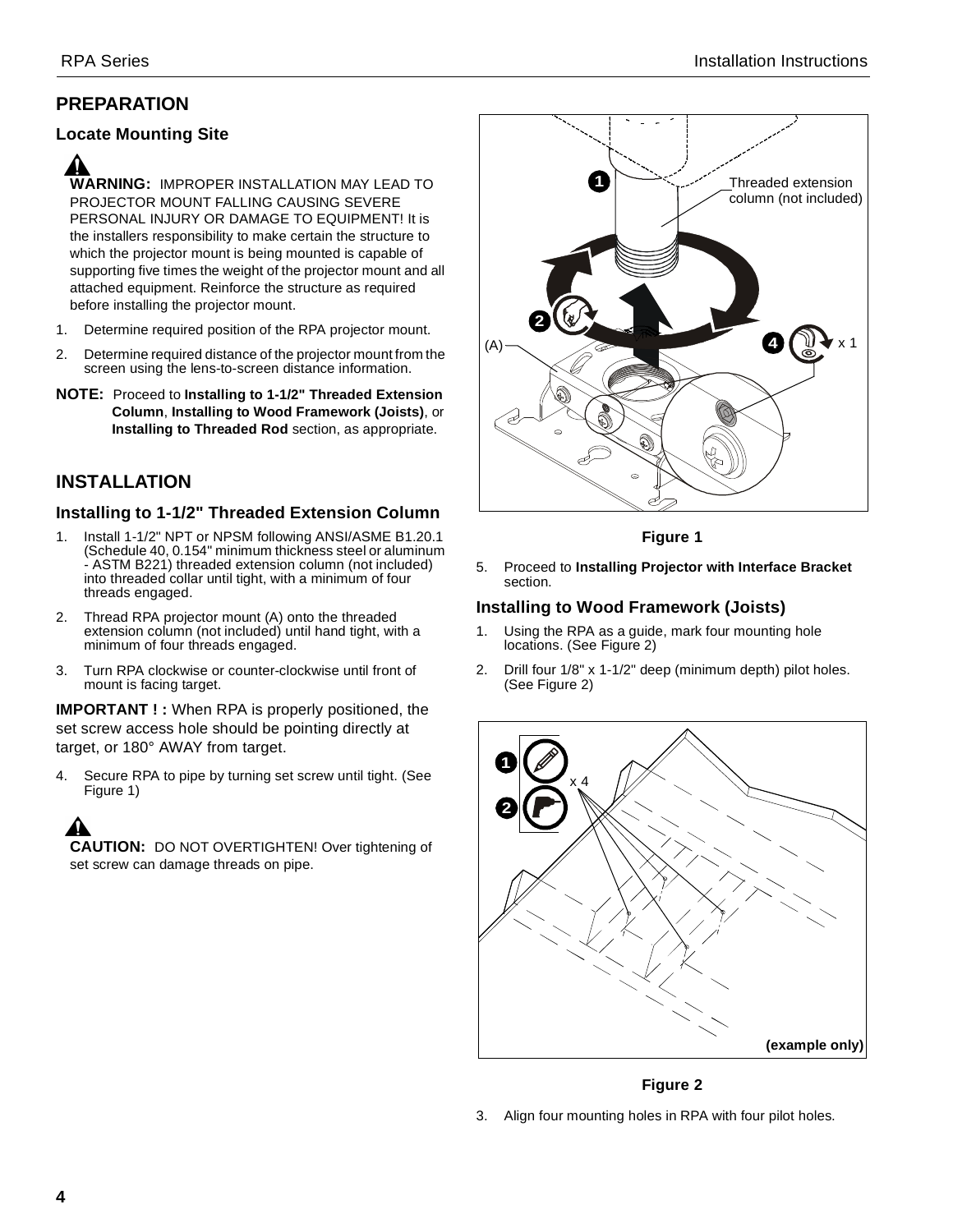**IMPORTANT ! :** When RPA is properly positioned, the set screw access hole should be pointing directly at target, or 180° AWAY from target.

- 4. Secure RPA to structure using four 1/4" x 2" minimum length lag bolts (not included) and four 1/4" flat washers (not included). (See Figure 3)
- **NOTE:** If the wood framework structure allows, the hardware may be installed from above the RPA projector mount.



**Figure 3**

5. Proceed to **Installing Projector with Interface Bracket** section.

#### **Installing to Threaded Rod**

- **NOTE:** The RPA projector mount may be suspended from four 1/4-20 steel threaded rods (not included) which are secured to unistrut by 1/4-20 Grade 2 or better channel nuts (not included), or to angle or channel assembly overhead structural members (trusses or I-beams) by 1/4-20 Grade 2 or better jam nuts (not included). Threaded rods must have 16 threads per square inch.
- 1. Secure one end of each of the four threaded rods (not included) to the structural member.
- 2. Install one 1/4-20 jam nut (not included) and one 1/4" washer (not included) onto each threaded rod.
- 3. Install RPA onto threaded rods, inserting the rods into the four slots on top of the RPA.
- **NOTE:** Hole in the RPA allows socket wrench access without unit disassembly.

4. Secure the threaded rods to the RPA with one 1/4-20 jam nut (not included) and one 1/4" washer (not included) on each threaded rod. (See Figure 4)



**Figure 4**

5. Proceed to **Installing Projector with Interface Bracket** section.

#### **PROJECTOR INSTALLATION**

**IMPORTANT ! :** Model RPA uses optional Chief "SLB" Series interface brackets. See **Parts** drawing.

- 1. Attach projector to interface bracket (B) using installation instructions and hardware included with the interface bracket.
- **NOTE:** Security screws can be substituted when mounting interface bracket to projector by using the hardware and installation instructions in the All-Points Security Kit (included with interface bracket).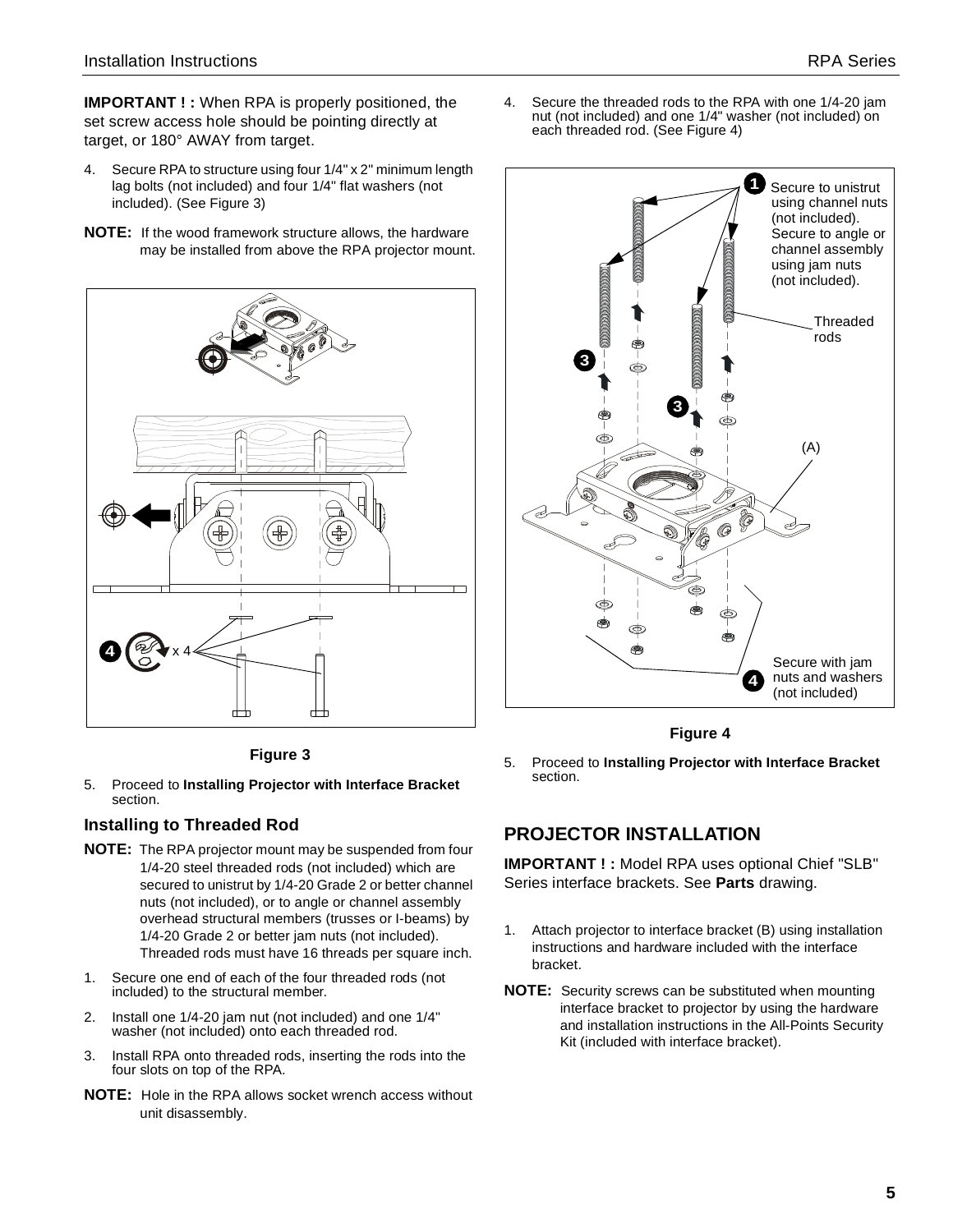#### **Installing Projector with Interface Bracket**

- 1. Orient projector with interface bracket.
- 2. Loosen (but do not remove) thumb nuts on the interface bracket. (See Figure 5)
- 3. Raise projector with attached interface bracket to RPA projector mount (A). (See Figure 5)





**Figure 6**

7. Route all cables as required.

**Figure 5**

- 4. Align the thumb nuts on the interface bracket with the locating slots on the RPA projector mount. (See Figure 6)
- 5. Slide the interface bracket with attached projector to the limit of the locating slots. (See Figure 6)

**WARNING:** IMPROPER INSTALLATION CAN LEAD TO PROJECTOR FALLING RESULTING IN SERIOUS PERSONAL INJURY OR DAMAGE TO EQUIPMENT. Make certain mounting slots in RPA projector mount base slide under thumb screws and that screws are seated in the back of locating slots.

6. Tighten thumb nuts to secure projector in place.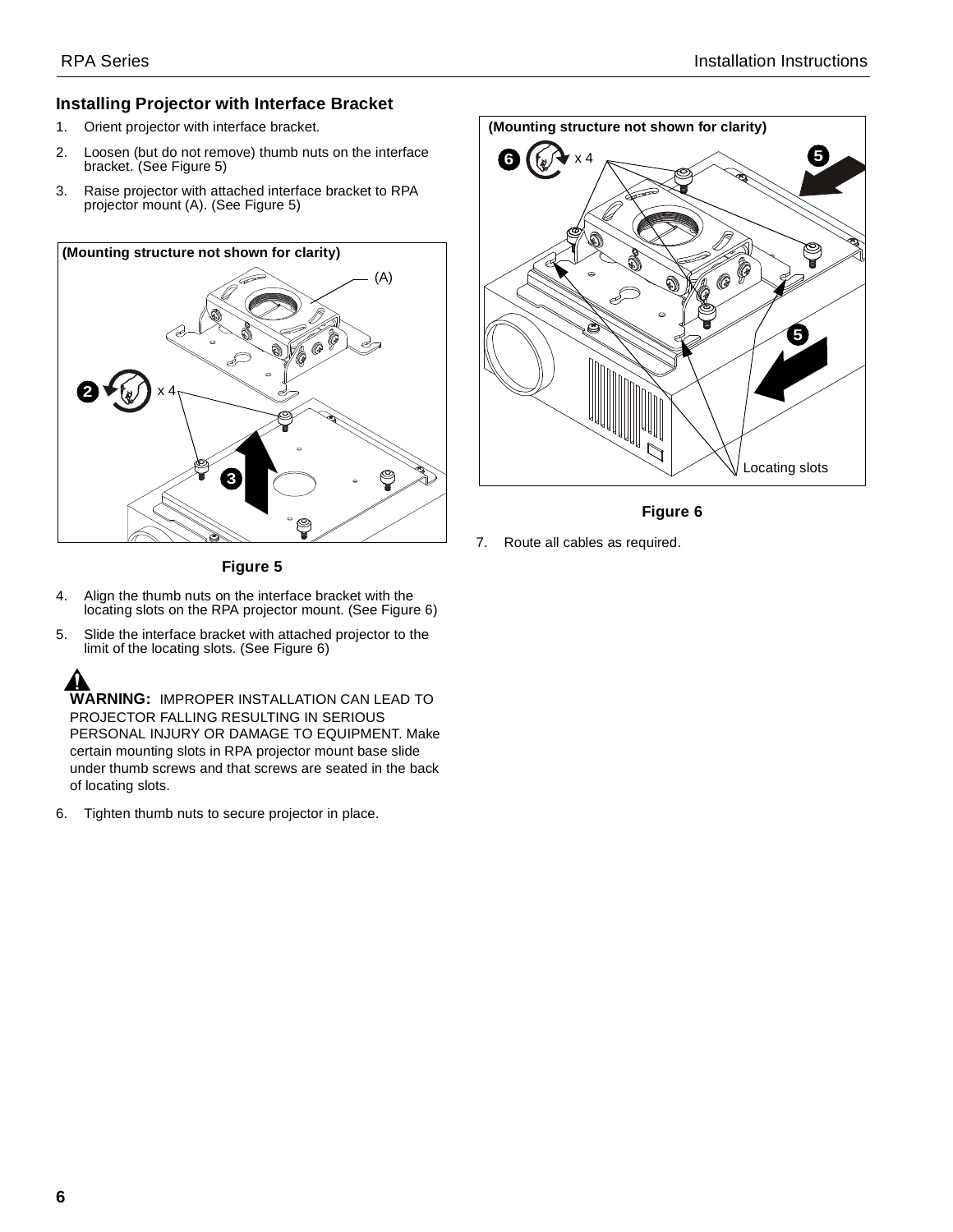The RPA projector mount can be adjusted for pitch (vertical elevation), roll (horizontal tilt), and yaw (rotation).

**WARNING:** OVER-LOOSENING OR REMOVAL OF HARDWARE MAY RESULT IN PERSONAL INJURY OR SERIOUS DAMAGE TO EQUIPMENT! RPA projector mount and hardware is to be loosened only enough to allow for necessary movement.

#### **Pitch (Vertical Elevation)**

Adjust pitch using the two pitch adjustment screws **located on each end of the RPA**.

- 1. Loosen two pitch adjustment screws located on each end of the RPA.
- 2. Adjust projector angle to desired pitch. (See Figure 7)
- 3. Tighten two pitch adjustment screws located on each end of the RPA.





#### **Roll (Horizontal Tilt)**

Adjust roll using the four roll adjustment screws, **two on front and two on the back of the RPA.**

- 4. Loosen two roll adjustment screws on each side of the RPA.
- 5. Adjust projector to desired position. (See Figure 8)
- 6. Tighten two roll adjustment screws on each side of the RPA.



**Figure 8**

#### **Yaw (Rotation)**

Adjust yaw by threading or unthreading the RPA projector mount on the threaded extension column (not included).

7. Loosen set screw. (See Figure 9)

**WARNING:** IMPROPER ADJUSTMENT CAN LEAD TO PROJECTOR FALLING RESULTING IN SERIOUS PERSONAL INJURY OR DAMAGE TO EQUIPMENT. Do NOT unthread RPA to the end of pipe threads!

- 8. Adjust projector by turning RPA projector mount on the extension column to the desired yaw position.
- 9. Tighten set screw.



**Figure 9**